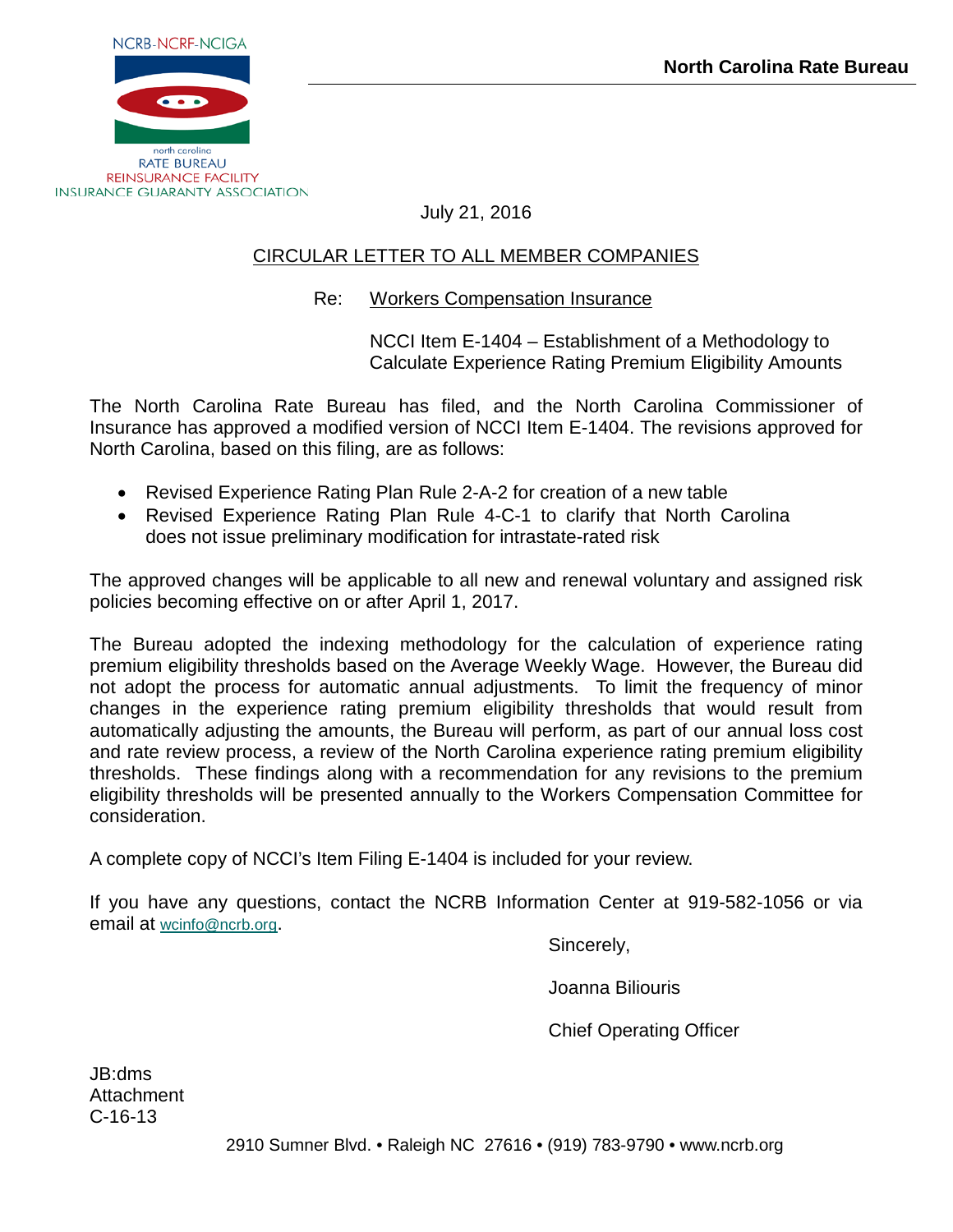#### **FILING MEMORANDUM**

# ITEM E-1404-NC-ESTABLISHMENT OF A METHODOLOGY TO CALCULATE **EXPERIENCE RATING PREMIUM ELIGIBILITY AMOUNTS**

#### **PURPOSE**

This item:

- 1. Establishes an indexing methodology for the calculation of experience rating state premium eligibility amounts and a process for continued annual updates
- 2. Revises NCCI's Experience Rating Plan Manual for Workers Compensation and Employers Liability Insurance (Experience Rating Plan Manual) Rule 2-A-2-State Table of Subject Premium Eligibility Amounts, to reflect the current and up to three years of a state's premium eligibility amounts, as applicable

#### **BACKGROUND**

NCCI's Experience Rating Plan (Plan) is a component of the final cost of workers compensation. It provides a method for recognizing the differences among individual risks with respect to safety and loss prevention. It does this by comparing the experience of individual risks with the average risk in the same classification. The Plan uses a risk's past experience to project future losses and provides an incentive for loss reduction and workplace safety.

In accordance with NCCI's Experience Rating Plan Manual Rule 2-A-2, a risk qualifies for experience rating when its subject premium, developed in its experience period, meets or exceeds the minimum premium eligibility amount required by a state. These amounts are displayed in the State Table of Subject Premium Eligibility Amounts. Currently, a risk qualifies for experience rating if its subject premium within the most recent 24 months of its experience period equals or exceeds the amount shown in Column A. If a risk does not qualify according to the Column A amount and has more than 24 months of experience within its experience period, it must develop an average annual subject premium amount greater than or equal to the amount shown in Column B in order to qualify for experience rating.

NCCI research has shown that the current premium eligibility amounts are too low. In most states, the premium eligibility amounts have not increased for many years. As a result, the number of experience rated risks has steadily increased. Risks too small for credible experience rating have become eligible for the Plan simply as a result of payroll and premium growth due specifically to wage inflation over time.

To ensure that risks too small for credible experience rating are not eligible for the Plan, the experience rating premium eligibility amounts will be indexed to the change in a state's Average Weekly Wage (AWW). As payroll for the Plan is based on employee wages, the AWW is considered a reasonable benchmark to serve as an index for measuring changes in exposure and to account for wage inflation.

### **PROPOSAL**

This item establishes a methodology for NCCI to calculate and update the experience rating premium eligibility amounts. State-specific premium eligibility amounts will be calculated annually and indexed based on the year-to-year change in a state's AVW, as estimated by the US Bureau of Labor Statistics Quarterly Census of Employment and Wages (QCEW). In the first calculation included in this item, the Column B amount currently in effect for a state is the starting point for the indexing calculation. The Column B amount is multiplied by the year-to-year change in AWW for a state. This intermediate value is then rounded to the

@ Copyright 2016 National Council on Compensation Insurance, Inc. All Rights Reserved.

The enclosed materials are copyrighted materials of the National Council on Compensation Insurance, Inc. ("NCCI"). The use of these materials may be governed by a separate contractual agreement between NCCI and its licensees such as an affiliation agreement between you and NCCI. Unless permitted by NCCl, you may not copy, create derivative works (by way of example, create or supplement your own works, databases,<br>software, publications, manuals, or other materials), display, perform, or use the mat by you, or by your direction, may be in violation of federal copyright and other commercial laws. NCCI does not permit or acquiesce such use of its materials. In the event such use is contemplated or desired, please contact NCCI's Legal Department for permission.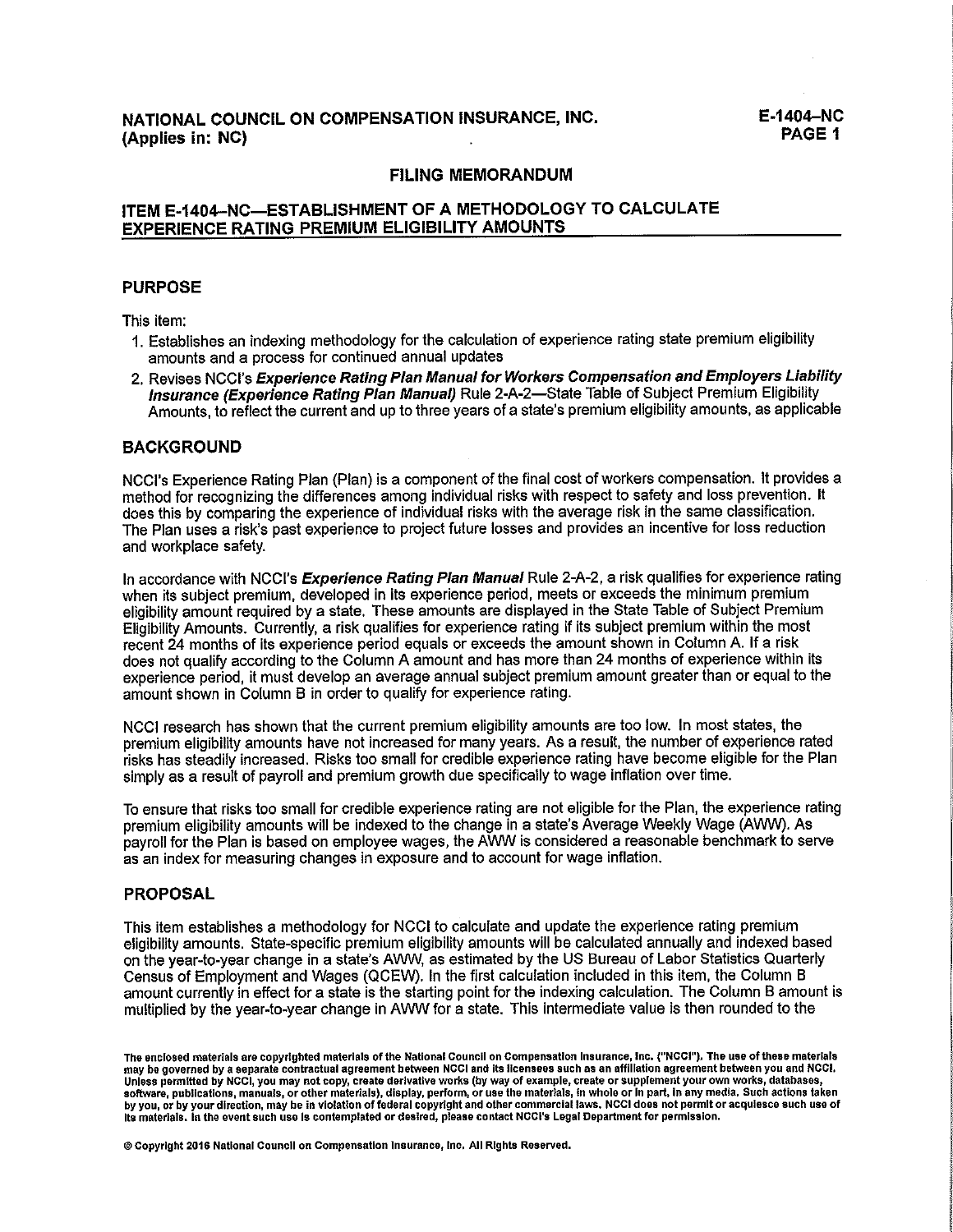# NATIONAL COUNCIL ON COMPENSATION INSURANCE, INC. (Applies in: NC)

#### **FILING MEMORANDUM**

## ITEM E-1404-NC-ESTABLISHMENT OF A METHODOLOGY TO CALCULATE **EXPERIENCE RATING PREMIUM ELIGIBILITY AMOUNTS**

nearest \$250 and becomes the state's new proposed Column B premium eligibility amount. The Column A amount continues to be twice the Column B amount.

In subsequent annual calculations, the intermediate value from the prior calculation (before rounding) becomes the new base amount. This new base amount is then multiplied by the subsequent vear-to-vear change in a state's AWW. After this computation, the \$250 rounding is then applied to determine the new premium eligibility amount for Column B. This process of indexing the prior year base amount will measure the annual change in a state's AWW in a consistent manner each year. Based on the result of the calculation. a state's premium eligibility amounts will either remain the same or increase in a given year. The amounts will not be allowed to decrease from one year to the next. NCCI's subsequent annual calculations of state premium eligibility amounts will be included in each state's loss cost/rate filing. An exhibit of the state's calculated amounts, as displayed in NCCI's Experience Rating Plan Manual Rule 2-A-2-State Table of Subject Premium Eligibility Amounts, will be included in the state's loss cost/rate filing, regardless of whether or not the amounts change from the prior year. In the event that no annual loss cost/rate filing is made in a state, NCCI will take into consideration the submission of a separate state filing in order to propose updated premium eligibility amounts that may result from the annual indexed calculation.

State premium eligibility amounts that are proposed to change in this item and/or in subsequent annual calculations will become effective each rate filing effective date for the production of experience rating modifications with rating effective dates (RED) six months after the loss cost/rate effective date. The purpose for this lead time is because NCCI produces experience rating modifications as early as six months before a risk's RED. This will help to ensure that NCCI does not produce, and later have to withdraw, an experience rating modification for an employer who ultimately might not meet the increased premium eligibility amounts.

The following example illustrates the timing of NCCI's subsequent annual calculation and update process for experience rating subject premium eligibility amounts in a state with a loss cost/rate effective date of January 1:

| Year of Actual<br>AWW per QCEW | Availability of<br><b>Actual AWW Value</b> | Approximate<br>Date State Loss<br>Cost/Rate Filing is<br>Made by NCCI | Loss Cost/Rate<br><b>Filing Effective</b><br>Date & Effective<br>Date of Production<br><b>Using Updated</b><br><b>Premium Eligibility</b><br>Amounts | For RED's on<br>and after |
|--------------------------------|--------------------------------------------|-----------------------------------------------------------------------|------------------------------------------------------------------------------------------------------------------------------------------------------|---------------------------|
| 2015                           | 4Q2016                                     | 3Q2017                                                                | 1/1/2018                                                                                                                                             | 7/1/2018                  |
| 2016                           | 4Q2017                                     | 3Q2018                                                                | 1/1/2019                                                                                                                                             | 7/1/2019                  |

© Coovright 2016 National Council on Compensation Insurance, Inc. All Rights Reserved.

The enclosed materials are copyrighted materials of the National Council on Compensation Insurance, Inc. ("NCCI"). The use of these materials may be governed by a separate contractual agreement between NCCI and its licensees such as an affiliation agreement between you and NCCI. Unless permitted by NCCI, you may not copy, create derivative works (by way of example, create or supplement your own works, databases,<br>Boftware, publications, manuals, or other materials), display, perform, or use the mat by you, or by your direction, may be in violation of federal copyright and other commercial laws. NCCI does not permit or acquiesce such use of its materials. In the event such use is contemplated or desired, please contact NCCI's Legal Department for permission.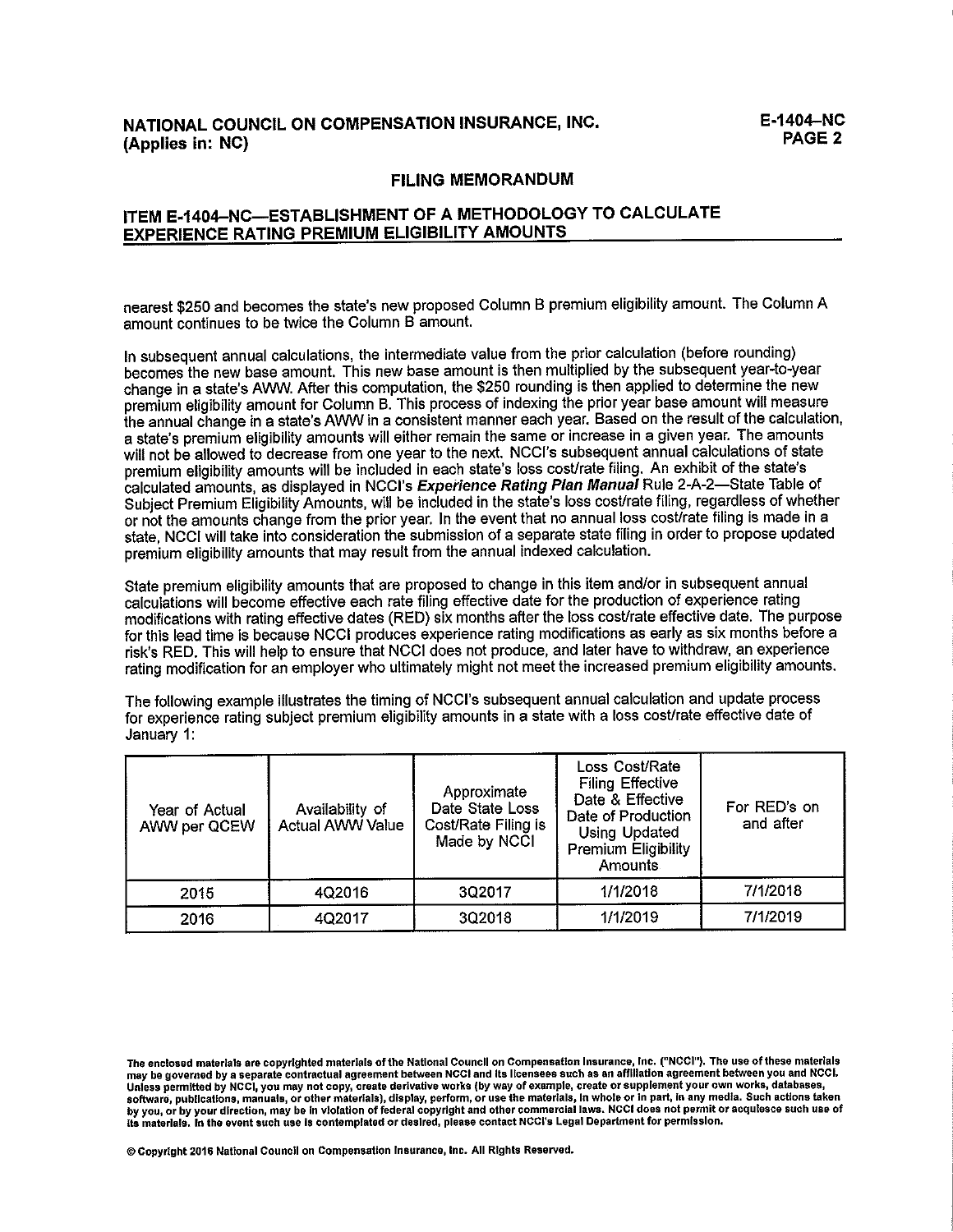# NATIONAL COUNCIL ON COMPENSATION INSURANCE, INC. (Applies in: NC)

#### **FILING MEMORANDUM**

# ITEM E-1404-NC-ESTABLISHMENT OF A METHODOLOGY TO CALCULATE **EXPERIENCE RATING PREMIUM ELIGIBILITY AMOUNTS**

The annual calculation of experience rating state premium eligibility amounts proposed in this item will result in the need for more frequent changes to the amounts currently displayed in NCCI's Experience Rating Plan Manual Rule 2-A-2—State Table of Subject Premium Eligibility Amounts. Therefore, this item proposes that the State Table of Subject Premium Eligibility Amounts be revised to allow for the display of up to three years of a state's historical premium eligibility amounts. This is in accordance with NCCI's Experience Rating Plan Manual Rule 1-D-3, which limits experience rating modification issuance and revision to the current and two preceding experience rating modifications.

#### **State Specific Proposal for Massachusetts**

- This item does not propose to establish indexing methodology for the calculation of experience rating premium eligibility amounts in Massachusetts
- This item does propose to revise NCCI's Experience Rating Plan Manual Rule 2-A-2-State Table of Subject Premium Eligibility Amounts, to display the current and up to three years of premium eligibility amounts, if applicable, in Massachusetts

#### **State Specific Proposal for Texas**

As it relates to experience rating premium eligibility, all references to subject premium in this item mean total manual premium in Texas.

### **IMPACT**

Based on a 2014 rating year countrywide analysis, the annual number of experience rated risks increased by about 3%. The application of indexing methodology to this population would have resulted in a 2% reduction in rated risks. In summary, as a result of the changes proposed in this item, some risks will no longer qualify, but the total number of experience rated risks may continue to grow. In the future, these percentages will vary by state and vary over time based upon the economy and actual year-to-year state-specific wage changes.

There will be no impact for states where the premium eligibility amounts did not change. No statewide premium impact is expected as a result of the changes proposed in this item.

© Copyright 2016 National Council on Compensation Insurance, Inc. All Rights Reserved.

The enclosed materials are copyrighted materials of the National Council on Compensation Insurance, Inc. ("NCCI"). The use of these materials may be governed by a separate contractual agreement between NCCI and its licensees such as an affiliation agreement between you and NCCI. Unless permitted by NCCI, you may not copy, create derivative works (by way of example, create or supplement your own works, databases,<br>software, publications, manuals, or other materials), display, perform, or use the mat by you, or by your direction, may be in violation of federal copyright and other commercial laws. NCCI does not permit or acquiesce such use of<br>its materials. In the event such use is contemplated or desired, please contac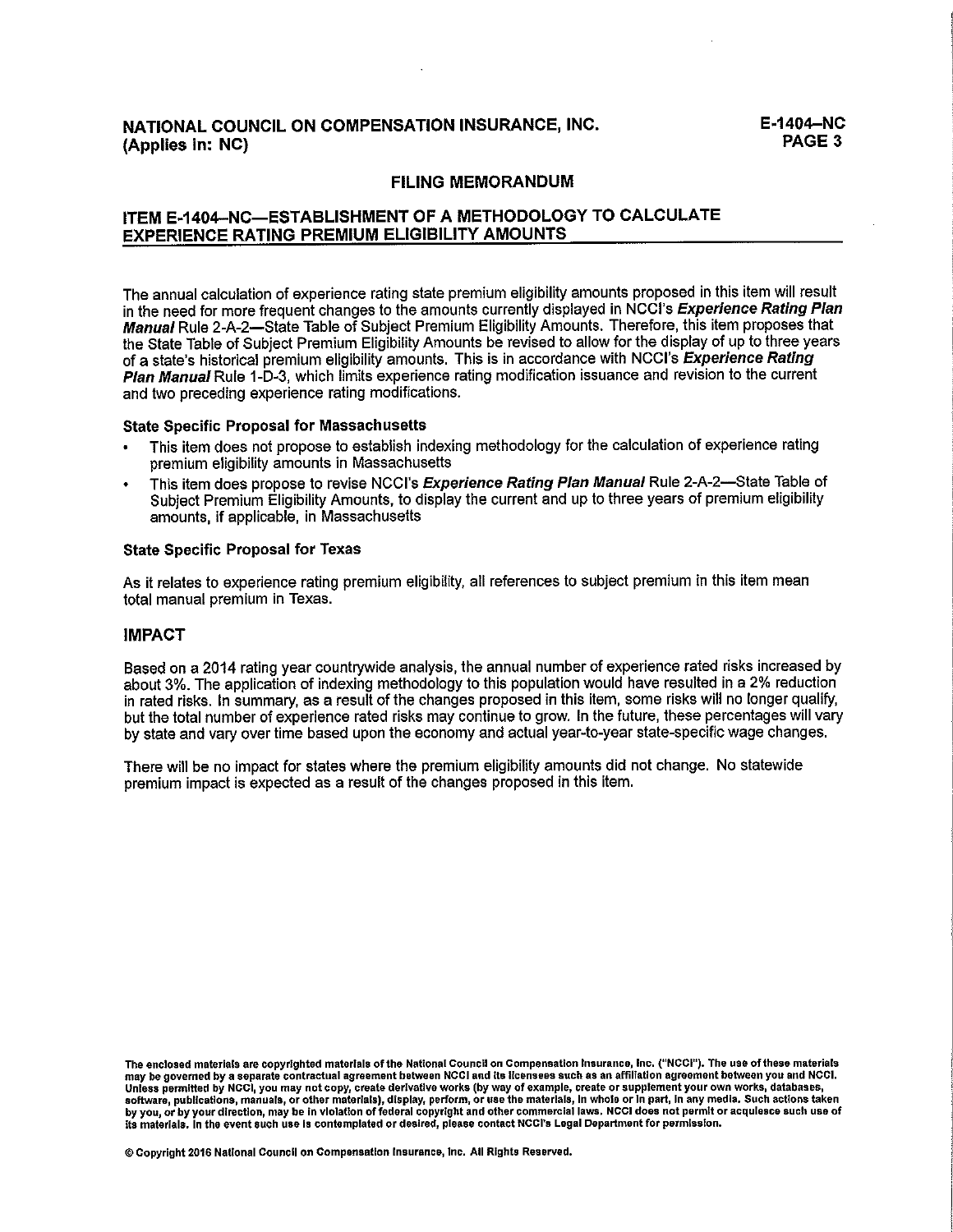### **FILING MEMORANDUM**

# ITEM E-1404-NC-ESTABLISHMENT OF A METHODOLOGY TO CALCULATE **EXPERIENCE RATING PREMIUM ELIGIBILITY AMOUNTS**

#### **EXHIBIT COMMENTS AND IMPLEMENTATION SUMMARY**

| <b>Exhibit</b> | <b>Exhibit Comments</b>                                                                                                                                                                                   | <b>Implementation Summary</b>                                                                                                                             |  |
|----------------|-----------------------------------------------------------------------------------------------------------------------------------------------------------------------------------------------------------|-----------------------------------------------------------------------------------------------------------------------------------------------------------|--|
|                | Details the revisions to Rule 2-A-2, including<br>the amounts as shown in the State Table<br>of Subject Premium Eligibility Amounts, of<br><b>NCCI's Experience Rating Plan Manual</b><br>for all states. | To become effective January 1, 2017 for the<br>production of experience rating modifications<br>with rating effective dates of July 1, 2017<br>and after. |  |
|                | Displays the calculation and effective date<br>of experience rating state premium eligibility<br>amounts in all states except Massachusetts.                                                              | Informational only exhibits related to the<br>proposed changes.                                                                                           |  |

The enclosed materials are copyrighted materials of the National Council on Compensation Insurance, Inc. ("NCCI"). The use of these materials<br>may be governed by a separate contractual agreement between NCCI and its license

© Copyright 2016 National Council on Compensation Insurance, Inc. All Rights Reserved.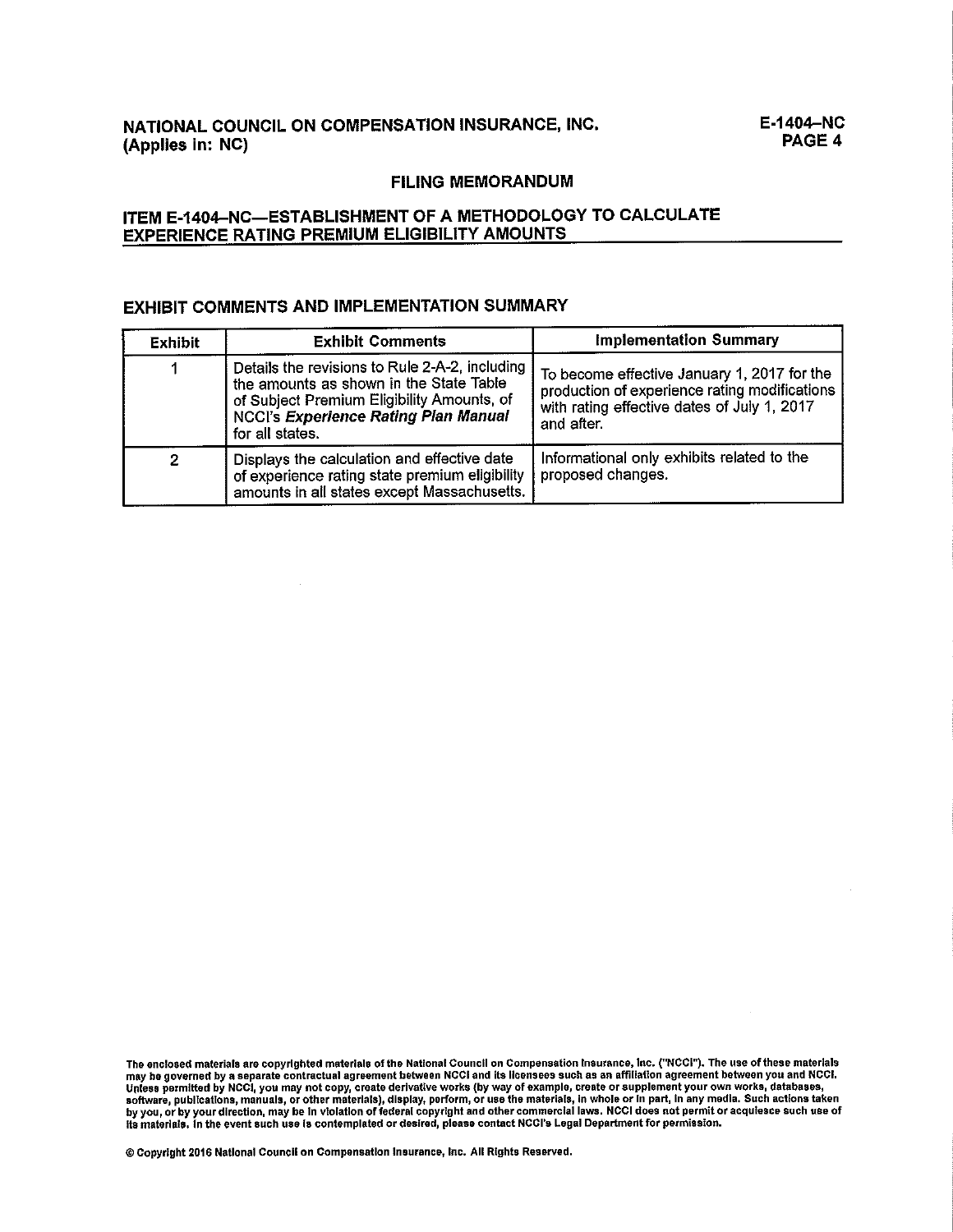$F-1404-NC$ PAGE 5

# ITEM E-1404-NC-ESTABLISHMENT OF A METHODOLOGY TO CALCULATE **EXPERIENCE RATING PREMIUM ELIGIBILITY AMOUNTS**

### **EXHIBIT 1 EXPERIENCE RATING PLAN MANUAL-2003 EDITION** RULE 2-EXPERIENCE RATING ELEMENTS AND FORMULA **A. PREMIUM ELIGIBILITY**

#### 2. State Subiect Premium Eligibility Amounts

A risk qualifies for experience rating when its subject premium, developed in its experience period, meets or exceeds the minimum eligibility amount shown in the State Table of Subiect Premium Eligibility Amounts in Rule 2-A-2-c. Refer to Rule 2-E-1 to determine a risk's experience period.

- a. A risk qualifies for experience rating if its data within the most recent 24 months of the experience period develops a subject premium of at least the amount shown in Column A.
- b. A risk may not qualify according to Rule 2-A-2-a. If it has more than the amount of experience referenced in Rule 2-A-2-a, then to qualify for experience rating the risk must develop an average annual subject premium of at least the amount shown in Column B. Refer to Rule 2-A-3 to determine average annual subject premium.
- c. A risk's rating effective date determines the applicable Column A and Column B subject premium eligibility amounts required to qualify for experience rating. Refer to Rule 2-B for rating effective date determination.

|                | Column A | Column B |           | Column A | Column B  |
|----------------|----------|----------|-----------|----------|-----------|
| AL.            | \$10,000 | \$5,000  | <b>MS</b> | 9,000    | 4,500     |
| АK             | 5,000    | 2,500    | MO        | 7,000    | 3-500     |
| AZ             | 6,000    | 3,000    | M∓        | 5,000    | 2,500     |
| <b>AR</b>      | 8,000    | 4,000    | <b>NE</b> | 6,000    | $3 - 000$ |
| leo            | 8,000    | 4,000    | Ж¥        | 6,000    | 3,000     |
| IG∓            | 11.000   | 5,500    | NН        | 44,000   | 5.500     |
| ÐЄ             | 7,000    | 3,500    | HЖ        | 0,000    | 4,500     |
| FL.            | 40.000   | 5,000    | HC.       | 8,000    | 4,000     |
| GA             | 40,000   | 5,000    | êК        | 40,000   | 6-000     |
| ₩.             | 6,000    | 2,500    | θR        | 5,000    | 2.500     |
| ID.            | 6,000    | 3,000    | RI        | 40,000   | 6,000     |
| ₶              | 40,000   | 6,000    | æ         | 9,000    | 4.500     |
| $\overline{M}$ | 5,000    | 2,500    | <b>SD</b> | 7,500    | 3,750     |
| <b>IA</b>      | 7-600    | 3,750    | ΤN        | 9,000    | 4,600     |
| KS             | 6,000    | 3,000    | тx,       | 40,000   | 5.000     |
| KY.            | 40.000   | 5,000    | ŲŦ        | 7,000    | 3.500     |
| LA.            | 40.000   | 6,000    | ₩         | 8,000    | 4.000     |
| <b>MA</b>      | 11.000   | 5,500    | <b>Ж</b>  | 7,000    | 3,600     |
| MЕ             | 9,000    | 4,500    | ₩"        | 7,000    | 3.500     |
| <b>MD</b>      | 40.000   | 6,000    |           |          |           |

**State Table of Subject Premium Eligibility Amounts** 

Effective July 1, 2015

Effective July 1, 2008: Celumn A = \$9,000; Celumn B = \$4,500.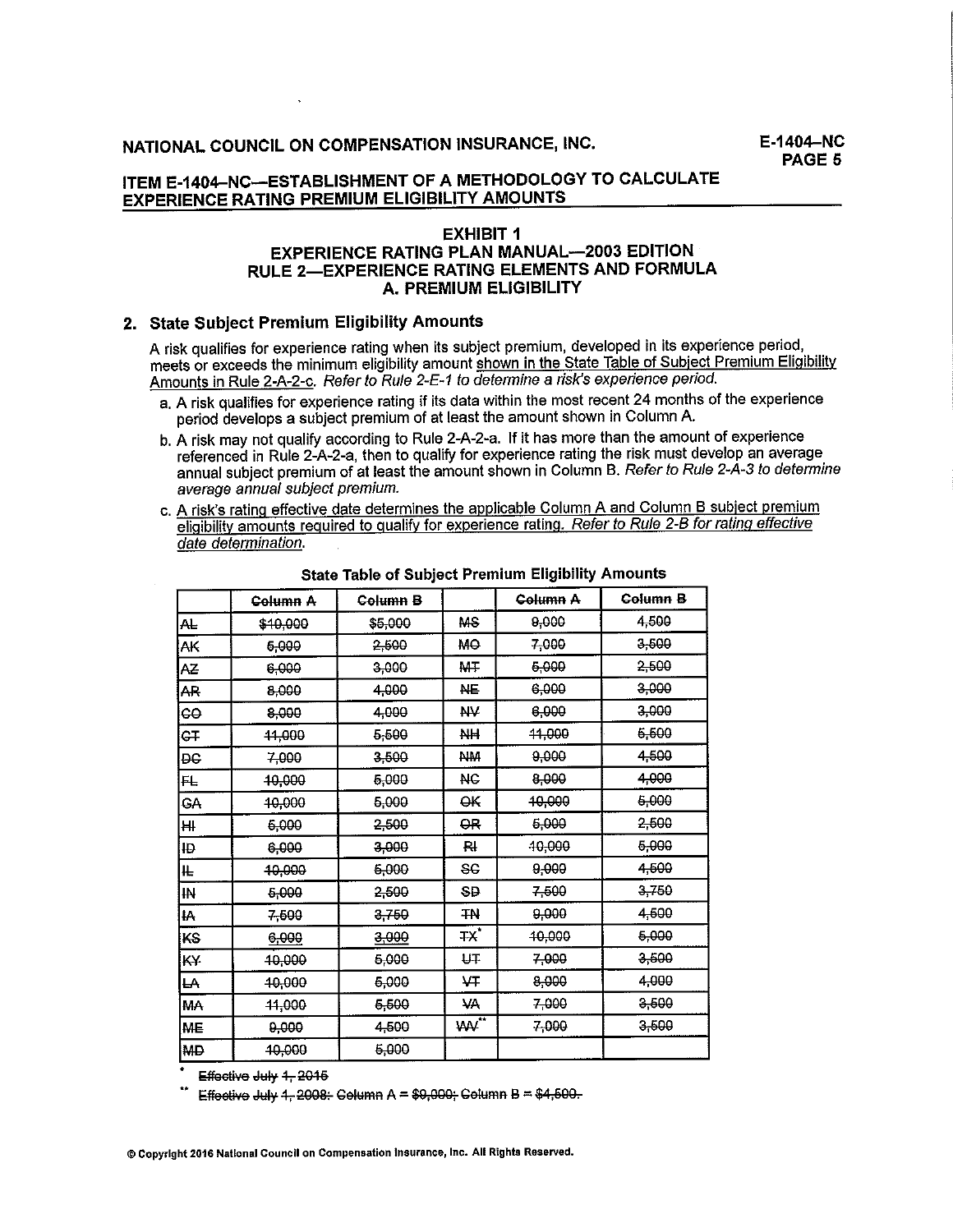E-1404-NC PAGE 6

# ITEM E-1404-NC-ESTABLISHMENT OF A METHODOLOGY TO CALCULATE EXPERIENCE RATING PREMIUM ELIGIBILITY AMOUNTS

## **EXHIBIT 1 (CONT'D)** EXPERIENCE RATING PLAN MANUAL-2003 EDITION RULE 2-EXPERIENCE RATING ELEMENTS AND FORMULA A. PREMIUM ELIGIBILITY

| <b>State</b>              | <b>Rating Effective Date</b> | Column $B($ \$}<br>Column A (\$) |       |
|---------------------------|------------------------------|----------------------------------|-------|
|                           | 7/1/17 and after             | <u>5.000</u>                     | 2,500 |
| $\underline{\mathsf{AK}}$ | 6/30/17 and before           | 5,000                            | 2,500 |
|                           | 9/1/17 and after             | 10,000                           | 5,000 |
| <u>AL</u>                 | 8/31/17 and before           | 10,000                           | 5,000 |
|                           | 1/1/18 and after             | 8,000                            | 4,000 |
| $\mathbf{A}\mathbf{R}$    | 12/31/17 and before          | 8,000                            | 4,000 |
|                           | 7/1/17 and after             | 6,000                            | 3,000 |
| <u>ΑΖ</u>                 | 6/30/17 and before           | 6,000                            | 3,000 |
|                           | 7/1/17 and after             | 8,500                            | 4.250 |
| $\underline{co}$          | 6/30/17 and before           | 8,000                            | 4,000 |
|                           | 7/1/17 and after             | 11,500                           | 5,750 |
| $C_{\perp}$               | 6/30/17 and before           | 11,000                           | 5,500 |
|                           | 5/1/18 and after             | 7.000                            | 3,500 |
| $\underline{DC}$          | 4/30/18 and before           | 7,000                            | 3,500 |
|                           | 7/1/17 and after             | 10,500                           | 5,250 |
| 旦                         | 6/30/17 and before           | 10,000                           | 5,000 |
|                           | 9/1/17 and after             | 10,500                           | 5,250 |
| $\underline{\mathsf{GA}}$ | 8/31/17 and before           | 10,000                           | 5,000 |
| Ш.                        | 7/1/17 and after             | 5,000                            | 2,500 |
|                           | 6/30/17 and before           | 5,000                            | 2,500 |
|                           | 7/1/17 and after             | 8,000                            | 4,000 |
| $\overline{\mathbf{v}}$   | 6/30/17 and before           | 7,500                            | 3,750 |
|                           | 7/1/17 and after             | 6,000                            | 3,000 |
| $\overline{D}$            | 6/30/17 and before           | 6,000                            | 3,000 |
|                           | 7/1/17 and after             | 10,500                           | 5,250 |
| 止                         | 6/30/17 and before           | 10,000                           | 5,000 |
|                           | 7/1/17 and after             | 5,000                            | 2,500 |
| $\overline{\text{I\!M}}$  | 6/30/17 and before           | 5,000                            | 2,500 |
|                           | 7/1/17 and after             | 6,000                            | 3,000 |
| <u>KS</u>                 | 1/1/16 to 6/30/17            | 6,000                            | 3,000 |
|                           | 12/31/15 and before          | 4,500                            | 2,250 |
|                           | 4/1/18 and after             | 10,500                           | 5,250 |
| <u>KY</u>                 | 3/31/18 and before           | 10,000                           | 5,000 |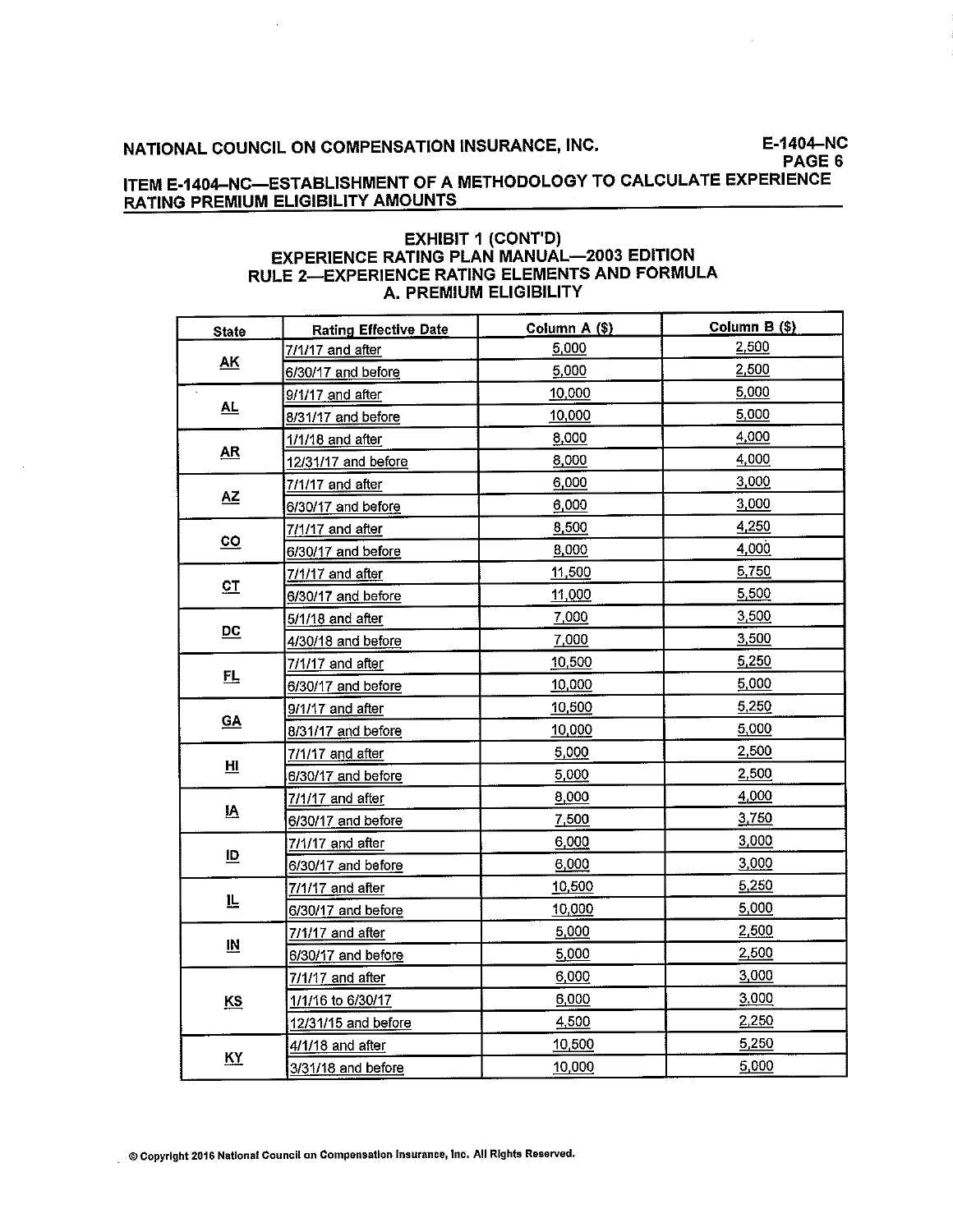E-1404-NC PAGE 7

## ITEM E-1404-NC-ESTABLISHMENT OF A METHODOLOGY TO CALCULATE EXPERIENCE **RATING PREMIUM ELIGIBILITY AMOUNTS**

#### **EXHIBIT 1 (CONT'D)** EXPERIENCE RATING PLAN MANUAL-2003 EDITION RULE 2-EXPERIENCE RATING ELEMENTS AND FORMULA A. PREMIUM ELIGIBILITY (Cont'd)

| <b>State</b>                                   | <b>Rating Effective Date</b> | Column A (\$) | Column B (\$) |  |
|------------------------------------------------|------------------------------|---------------|---------------|--|
|                                                | 11/1/17 and after            | 10,500        | 5,250         |  |
| <u>LA</u>                                      | 10/31/17 and before          | 10,000        | 5,000         |  |
| MA                                             | 12/1/2003 and after          | 11,000        | 5,500         |  |
|                                                | 7/1/17 and after             | 10,000        | 5,000         |  |
| <b>MD</b>                                      | 6/30/17 and before           | 10,000        | 5,000         |  |
|                                                | 10/1/17 and after            | 9,500         | 4.750         |  |
| <b>ME</b>                                      | 9/30/17 and before           | 9,000         | 4,500         |  |
|                                                | 7/1/17 and after             | 7,000         | 3,500         |  |
| $\underline{\mathsf{MO}}$                      | 6/30/17 and before           | 7,000         | 3,500         |  |
|                                                | 9/1/17 and after             | 9,000         | 4,500         |  |
| <b>MS</b>                                      | 8/31/17 and before           | 9,000         | 4.500         |  |
|                                                | 7/1/16 to 12/31/17           | 10,000        | 5.000         |  |
| <u>мт</u>                                      | 6/30/16 and before           | 5,000         | 2,500         |  |
|                                                | 4/1/16 and after             | 10,000        | 5 000         |  |
| $NC$                                           | 3/31/16 and before           | 8,000         | 4.000         |  |
|                                                | 8/1/17 and after             | 6,000         | 3,000         |  |
| $NE$                                           | 7/31/17 and before           | 6,000         | 3,000         |  |
|                                                | 7/1/17 and after             | 11,500        | 5.750         |  |
| <u>NH</u>                                      | 6/30/17 and before           | 11,000        | 5,500         |  |
|                                                | 7/1/17 and after             | 9,000         | 4,500         |  |
| M                                              | 6/30/17 and before           | 9,000         | 4.500         |  |
|                                                | 9/1/17 and after             | 6,000         | 3,000         |  |
| $\underline{\mathsf{N}}\underline{\mathsf{V}}$ | 8/31/17 and before           | 6,000         | 3,000         |  |
|                                                | 7/1/17 and after             | 10,500        | 5,250         |  |
| $\underline{\mathsf{OK}}$                      | 6/30/17 and before           | 10,000        | 5,000         |  |
|                                                | 7/1/17 and after             | 5,000         | 2.500         |  |
| $\mathbf{R}$                                   | 6/30/17 and before           | 5,000         | 2,500         |  |
|                                                | 2/1/18 and after             | 10,500        | 5.250         |  |
| $R_{\parallel}$                                | 1/31/18 and before           | 10,000        | 5.000         |  |
|                                                | 3/1/18 and after             | 9,000         | 4 500         |  |
| $\underline{\mathbf{sc}}$                      | 2/28/18 and before           | 9,000         | 4.500         |  |
|                                                | 1/1/18 and after             | 8,000         | 4.000         |  |
| <u>SD</u>                                      | 12/31/17 and before          | 7,500         | 3.750         |  |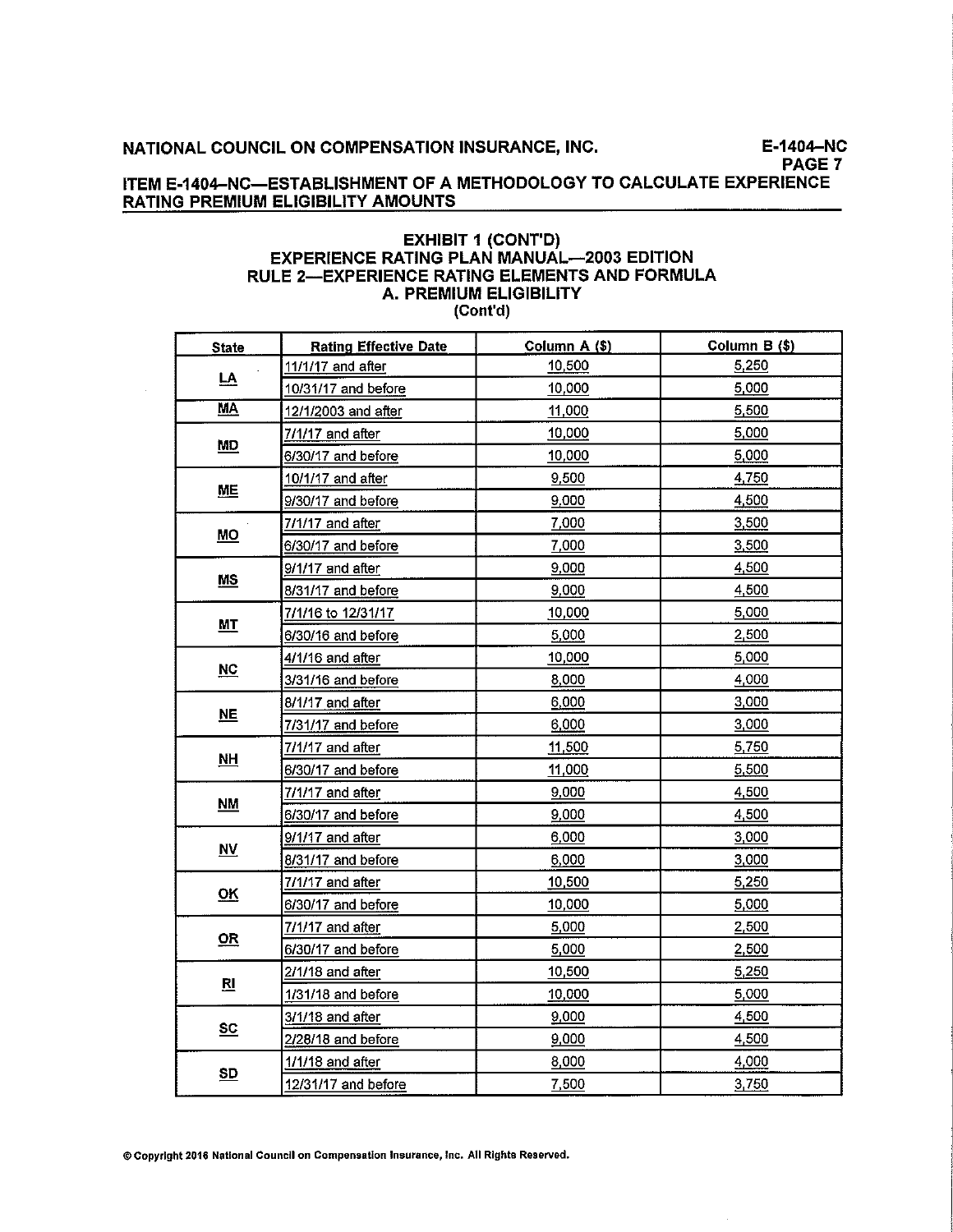E-1404-NC PAGE 8

 $\ddot{\phantom{a}}$ 

# ITEM E-1404-NC-ESTABLISHMENT OF A METHODOLOGY TO CALCULATE EXPERIENCE **RATING PREMIUM ELIGIBILITY AMOUNTS**

### **EXHIBIT 1 (CONT'D) EXPERIENCE RATING PLAN MANUAL-2003 EDITION** RULE 2-EXPERIENCE RATING ELEMENTS AND FORMULA **A. PREMIUM ELIGIBILITY** (Cont'd)

| <b>State</b>                                             | <b>Rating Effective Date</b> | Column A (\$) | Column B (\$) |  |
|----------------------------------------------------------|------------------------------|---------------|---------------|--|
|                                                          | $9/1/17$ and after           | 9,000         | 4,500         |  |
| $\underline{\mathbf{T}}\underline{\mathbf{N}}$           | 8/31/17 and before           | 9,000         | 4,500         |  |
|                                                          | $1/1/18$ and after           | 10,500        | 5.250         |  |
| $\underline{\mathbf{T}}\underline{\mathbf{X}}^{\dagger}$ | 12/31/17 and before          | 10,000        | 5,000         |  |
|                                                          | 6/1/18 and after             | 7,000         | 3,500         |  |
| $u$                                                      | 5/31/18 and before           | 7,000         | 3,500         |  |
| $\underline{VA}$                                         | 10/1/17 and after            | 7,000         | 3,500         |  |
|                                                          | 9/30/17 and before           | 7,000         | 3,500         |  |
|                                                          | 10/1/17 and after            | 8,000         | 4,000         |  |
| $\underline{\mathbf{v}}$                                 | 9/30/17 and before           | 8,000         | 4,000         |  |
| WV                                                       | 5/1/18 and after             | 9,000         | 4 500         |  |
|                                                          | 7/1/08 to 4/30/18            | 9,000         | 4,500         |  |

<sup>1</sup> Column A and B amounts are Total Manual Premium.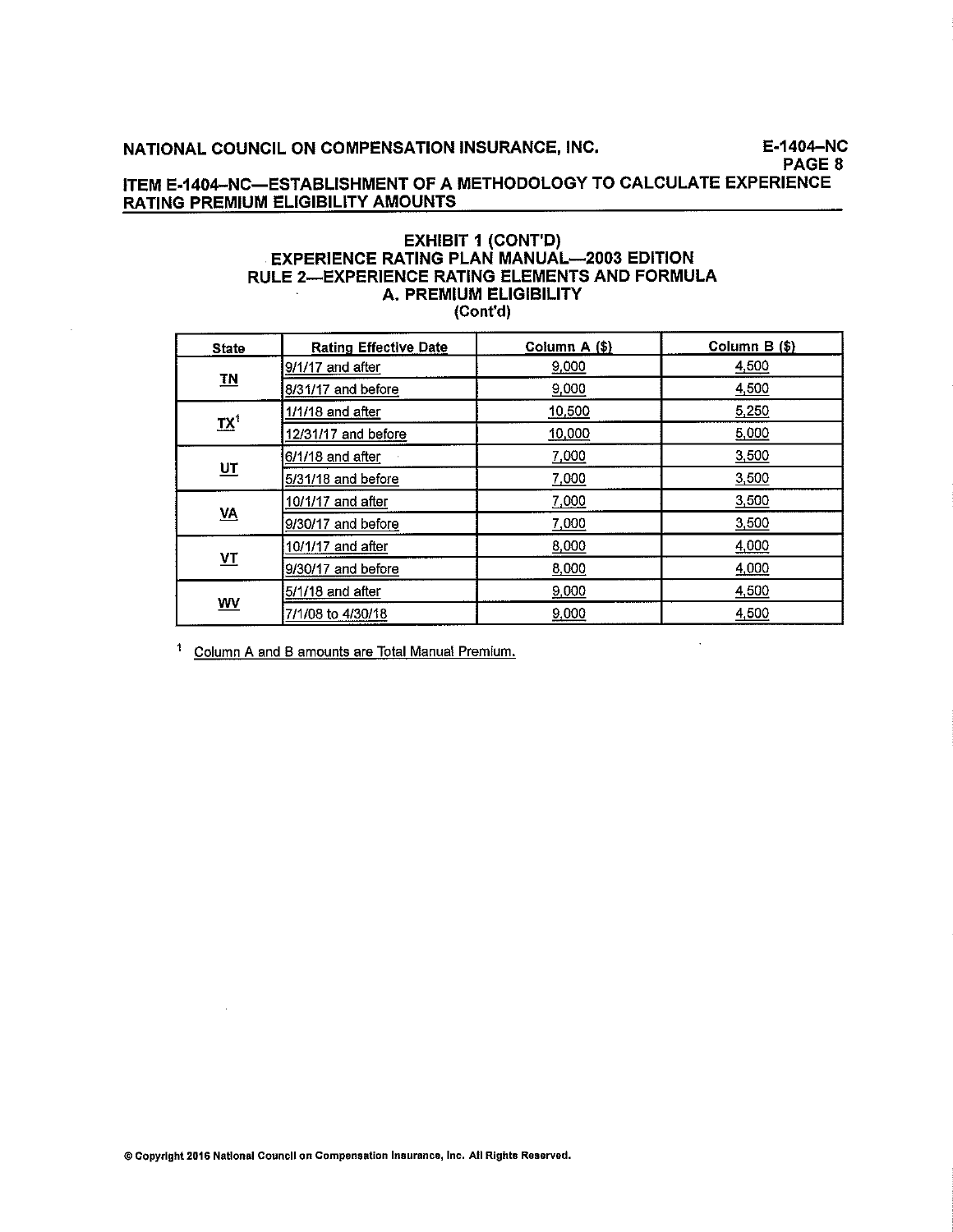# E-1404-NC **PAGE 9**

# ITEM E-1404-NC-ESTABLISHMENT OF A METHODOLOGY TO CALCULATE EXPERIENCE **RATING PREMIUM ELIGIBILITY AMOUNTS**

# **EXHIBIT 2** CALCULATION OF NORTH CAROLINA EXPERIENCE RATING ELIGIBILITY **SUBJECT PREMIUM AMOUNT**

|                                          | (2).                        | 13).                                              | (4):                             | (5)                                                                                                   | (6)                                     |                                                                                                                          |
|------------------------------------------|-----------------------------|---------------------------------------------------|----------------------------------|-------------------------------------------------------------------------------------------------------|-----------------------------------------|--------------------------------------------------------------------------------------------------------------------------|
| Year of Actual<br>AWW per<br><b>QCEW</b> | <b>Actual AWW</b><br>Amount | Year-to-Year<br>Change in<br>Actual AWW<br>Amount | Cumulative<br>Indexed<br>Amount* | <b>[Average Annual]</b><br><b>Subject:</b><br>Premium<br>(Column B)<br>After Indexing<br>and Rounding | 24-Month<br>Subject<br>and Rd<br>ındınd | <b>Effective Date</b><br>of Subject<br>P<br>Premium<br><b>Eligibility</b><br><b>Amounts</b><br>For RED's on<br>and After |
| 2013                                     | 842                         |                                                   | 5.000                            | 5.000                                                                                                 | 10,000                                  | 4/1/2016                                                                                                                 |
| 2014                                     | 866                         | 1.0285                                            | 5.143                            | Ø5,250                                                                                                | 10.500                                  | 10/1/2017                                                                                                                |

#### Notes:

\*Assumes starting point is average annual subject premium of \$5,000 for ratings currently in effect) as shown Subject Premium Eligibility Amounts, Column B. in NCCI's Experience Rating Plan Manual, Rule 2-A-2 State Table The average annual subject premium amount is not allowed to dec The 2014 AVWV is the latest available as of the filing date of term

#### **Calculations:**

Column (3) = Column (2) Amount for 2014 Year/ Colum Amount for 2013 Year  $(2)$ 

Column (4) = Column (4) Amount for 2013 Year column (4)

Column (5) = Max{Column (4) for 2014 Year Rounded & Nearest \$250, Column (4) for 2013 Year}

Column  $(6) = 2 \times$  Column  $(5)$ **FORTH**